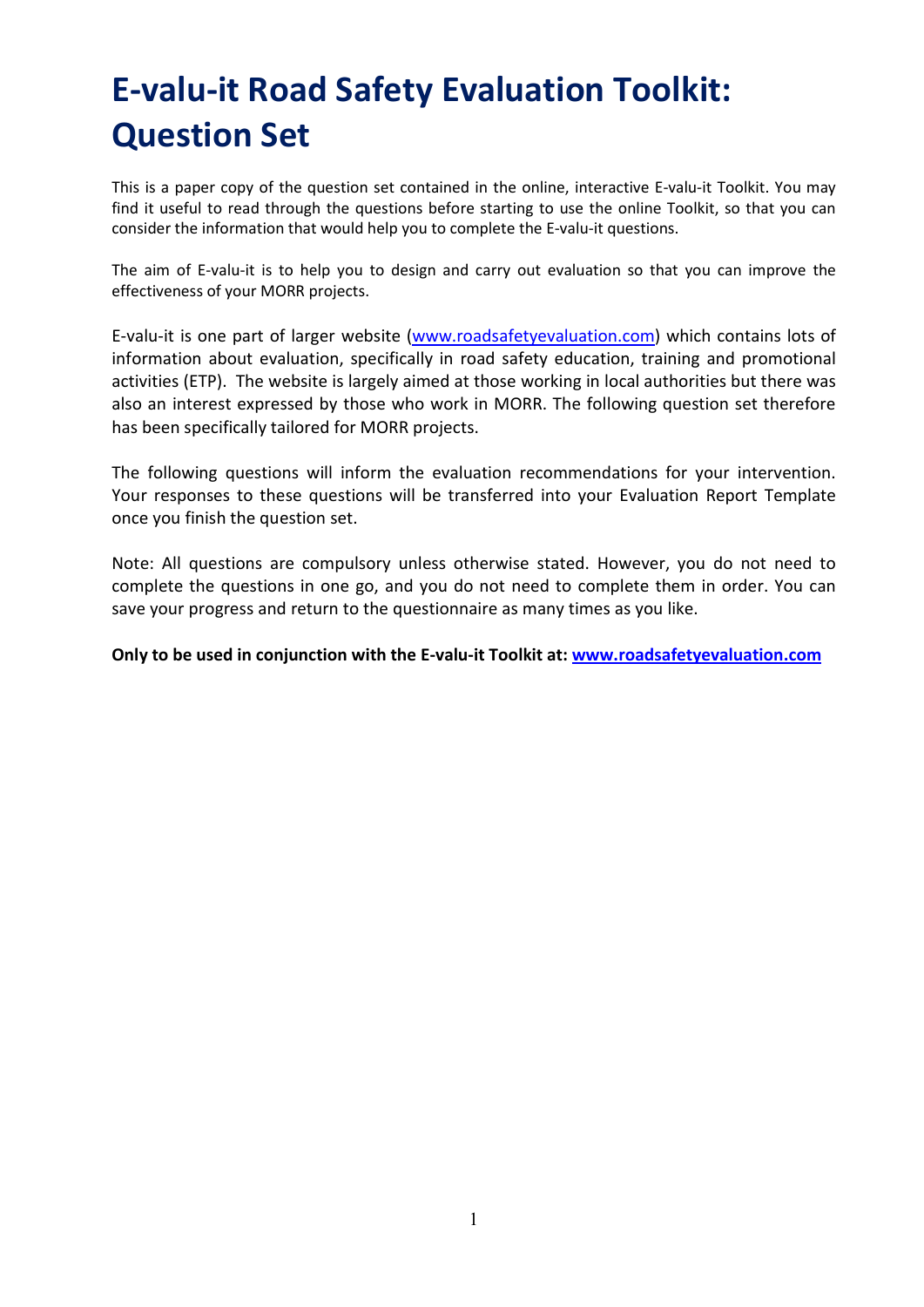## **Questions**

Q.1. What is the road safety issue that your intervention is intended to address? (For example: How infrequently drivers check their tyres for sufficient tread depth, correct pressure and damage).

Please give details:

Q.2. Why have you chosen to focus on this specific issue? (i.e. how can you demonstrate that there is a need for your MORR project?) Please select all that apply and provide details of your selection(s) in the box provided.

|                      | Anecdotal observation                                                                              |  |
|----------------------|----------------------------------------------------------------------------------------------------|--|
|                      | Systematic observation (e.g. telematics)                                                           |  |
|                      | Research and evaluation reports                                                                    |  |
|                      | Complaints from the public                                                                         |  |
|                      | Internal expertise                                                                                 |  |
|                      | Casualty data                                                                                      |  |
|                      | Vehicle damage data                                                                                |  |
|                      | Accident investigation                                                                             |  |
|                      | Demographic data (groups of employees that might be at a greater risk e.g. novice drivers or those |  |
|                      | with particularly high mileage rates.)                                                             |  |
|                      | There is no evidence yet                                                                           |  |
|                      | Other                                                                                              |  |
| Please give details: |                                                                                                    |  |
|                      |                                                                                                    |  |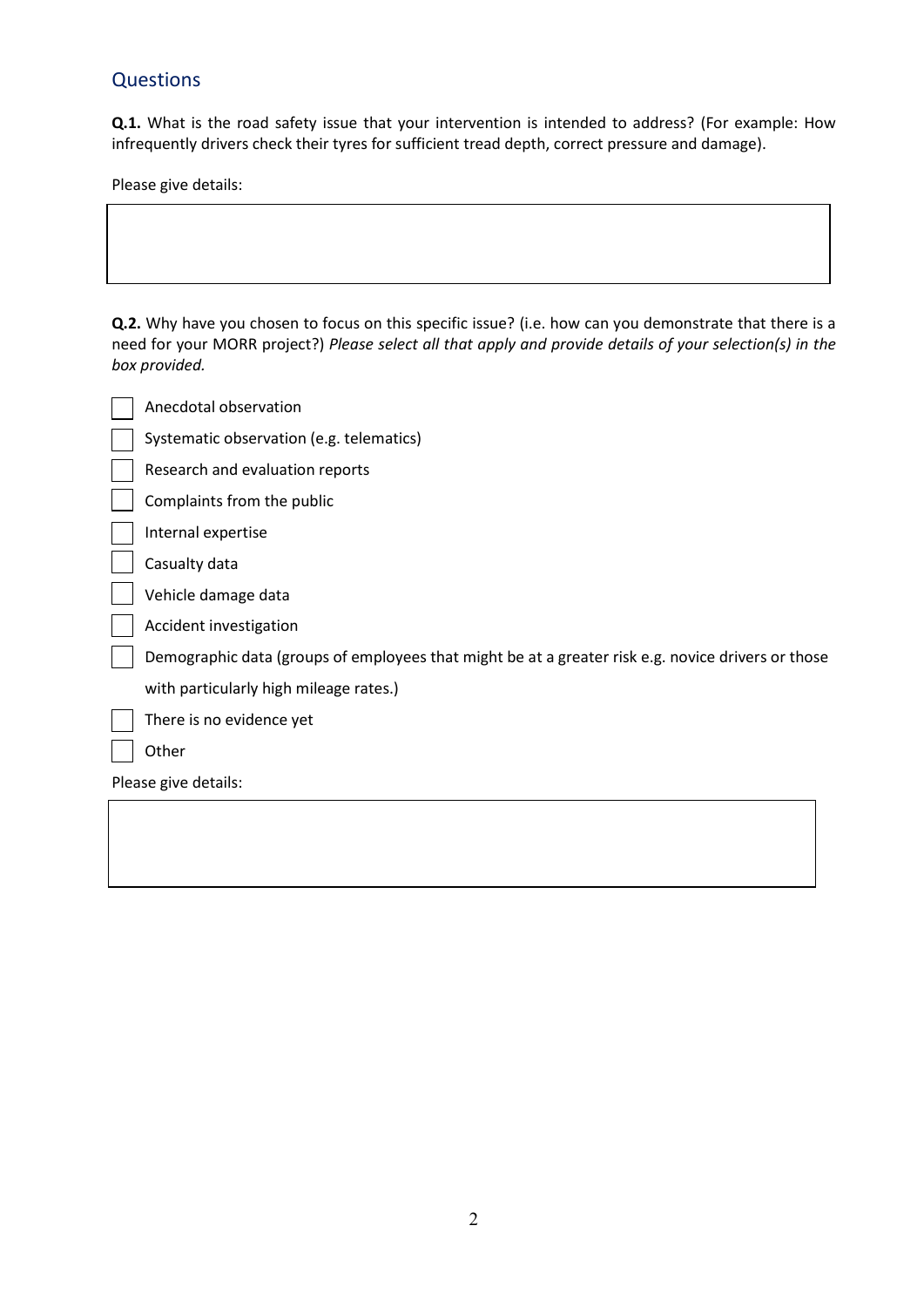Q3. What elements does your MORR project include? Please select all that apply and provide details of your selection(s) in the box provided.

| Large scale presentation (e.g. Company-wide presentation)                                           |  |  |
|-----------------------------------------------------------------------------------------------------|--|--|
| Small scale presentation (e.g. Presentation to a specific group of staff e.g. high mileage drivers) |  |  |
| Training courses (e.g. driver training)                                                             |  |  |
| Poster campaign                                                                                     |  |  |
| Leaflet campaign                                                                                    |  |  |
| Web-based publicity (e.g. YouTube video clip about seatbelt use)                                    |  |  |
| Website or intranet page which holds information on your MORR practices                             |  |  |
| E-learning                                                                                          |  |  |
| Diversionary measure (e.g. Speed awareness course for those who have received a speeding ticket)    |  |  |
| <b>SMS</b> messaging                                                                                |  |  |
| Other                                                                                               |  |  |
| Please give details:                                                                                |  |  |
|                                                                                                     |  |  |

Q.4. What information do you have to support your chosen MORR project? (i.e. why do you think your particular approach will be effective in addressing the specific issue identified in question 3?) Please select all that apply and provide details of your selection(s) in the box provided.

|                      | Continuation of existing practice             |  |
|----------------------|-----------------------------------------------|--|
|                      | Replication of MORR practice elsewhere        |  |
|                      | Research and evaluation reports               |  |
|                      | Internal or external audit report             |  |
|                      | Professional/expert advice                    |  |
|                      | Use of scientific behavioural change theories |  |
|                      | There is no information yet                   |  |
|                      | Other                                         |  |
| Please give details: |                                               |  |
|                      |                                               |  |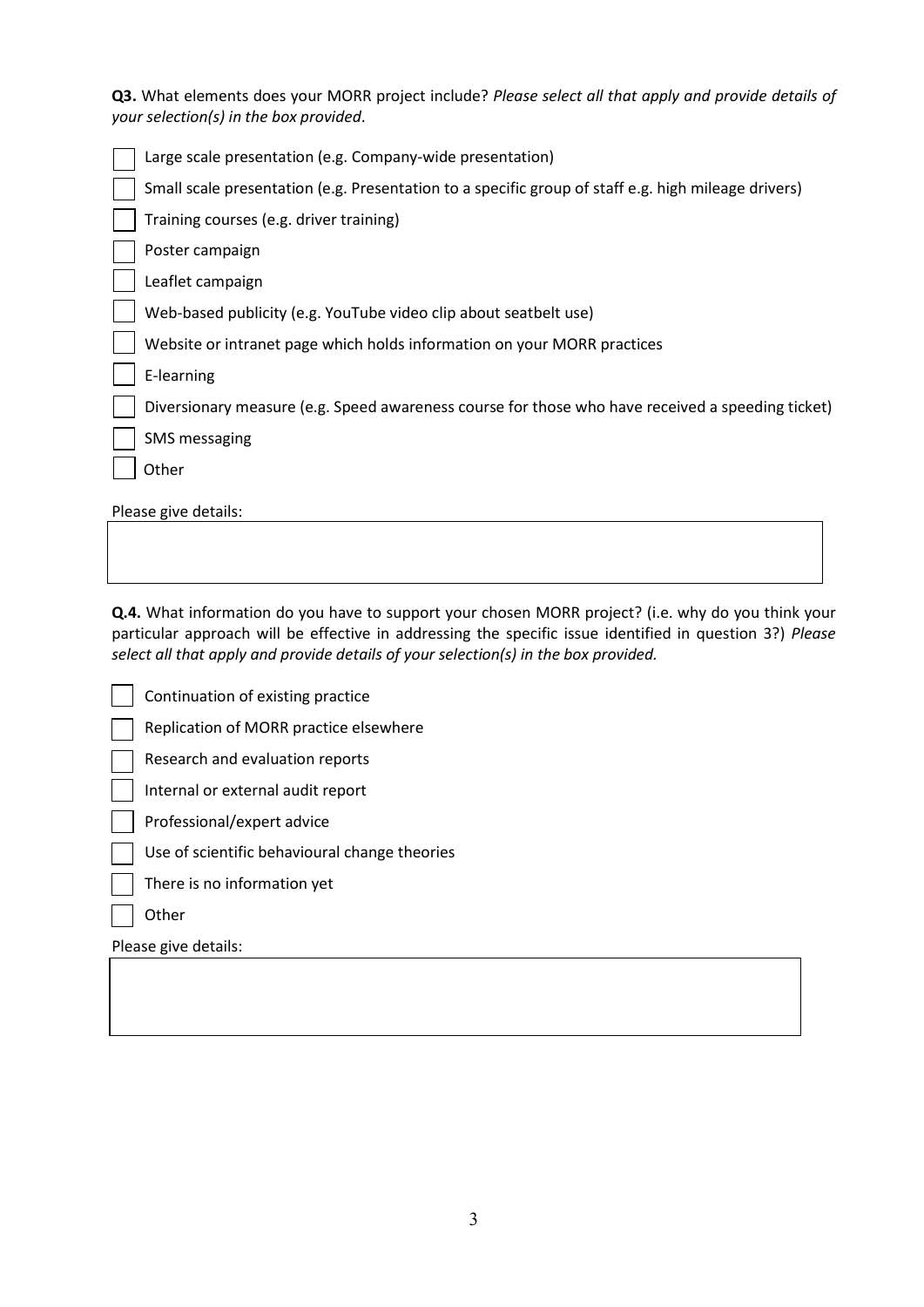Q5. Have you identified aims for your MORR project?

 $Yes$  | | No

Q5a. What and who do you hope to change by your MORR project?

Your aim should relate to a measurable outcome. For example: To increase the frequency of tyre checks (the what) by drivers (the who).

Please give details:

Q.5b. By when do you hope to achieve your aim(s)?

For example: Within three months of drivers being trained on how to conduct tyre checks.

Please give details:

Q.6. Have you identified objectives for your MORR project?

 $Yes$   $|No|$ 

Q6a. Please state your objectives. Your objectives should be very specific, realistic measurable and time based, and are the 'how' of your MORR project – how you intend to achieve your aims. For example: 'To increase the frequency of tyre checks by drivers by 20%, within 3 months after receiving training on how to conduct tyre checks'.

Q7. Does your MORR project consist of a single type of activity or is it a programme of activities? (please select one)

Stand-alone activity (e.g. just a tyre checking policy)

Programme of activities (e.g. a tyre checking policy and driver training)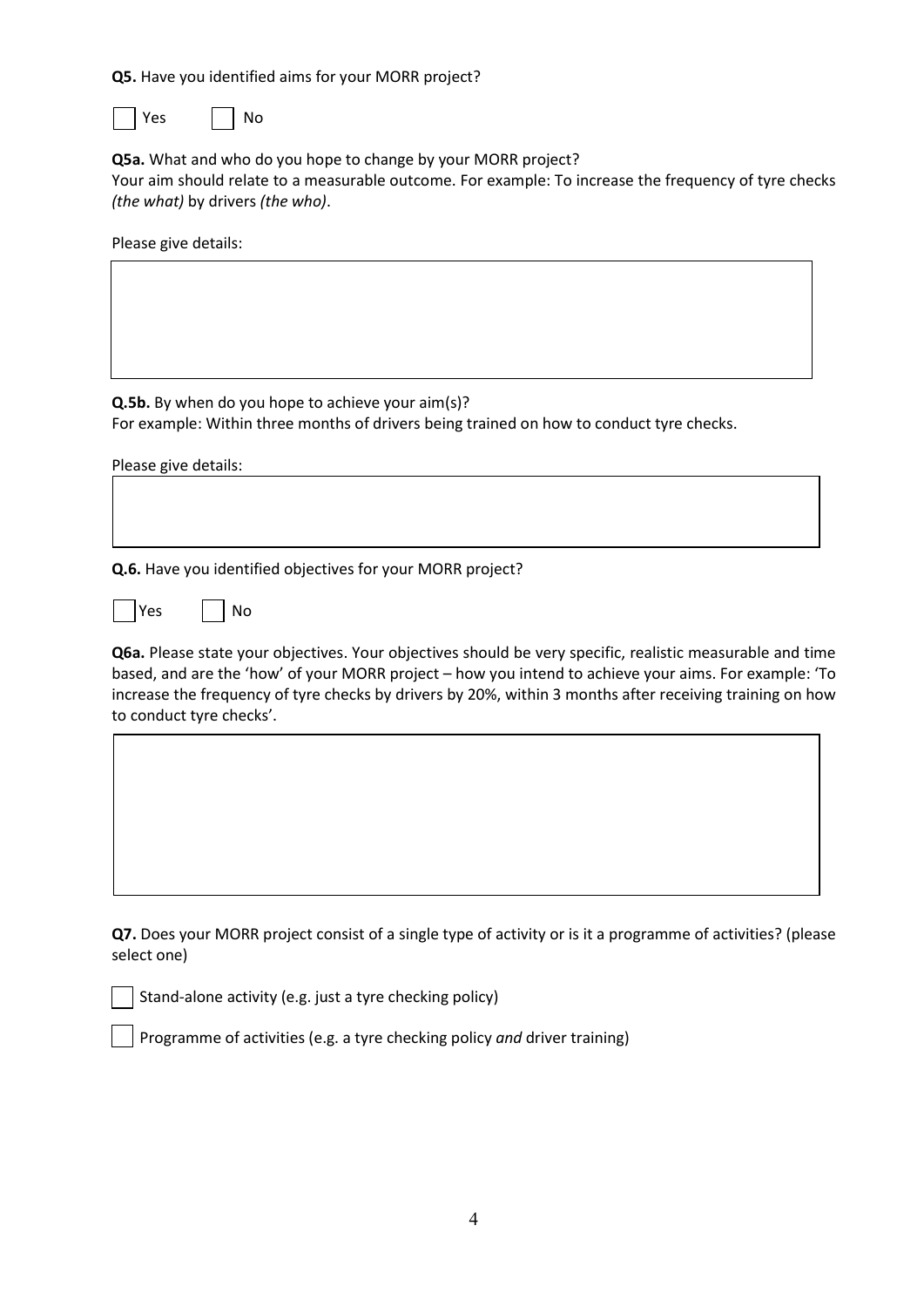Q8. Approximately how many people will be exposed to your MORR project? For example: 150 members of staff were invited to take part in a tyre checking training session. (Please enter number)

Don't Know

Don't Know

Q9. Of those, how many do you expect to influence? For example: 90 of those who attend will alter their tyre checking behaviour (Please enter number).

Don't Know

Q10. Start date of the MORR project: (dd/mm/yy)

Q11. End date of the MORR project: (dd/mm/yy)



should include staff time.)

Q12. What do you expect the total financial cost of the MORR project to be? (Where possible, this cost



Don't Know

Q12a. What proportion of the total budget for the MORR project are you expecting to spend on its evaluation? (Please select one)

Zero % 1-4 % 5-10 % More than 10% Don't Know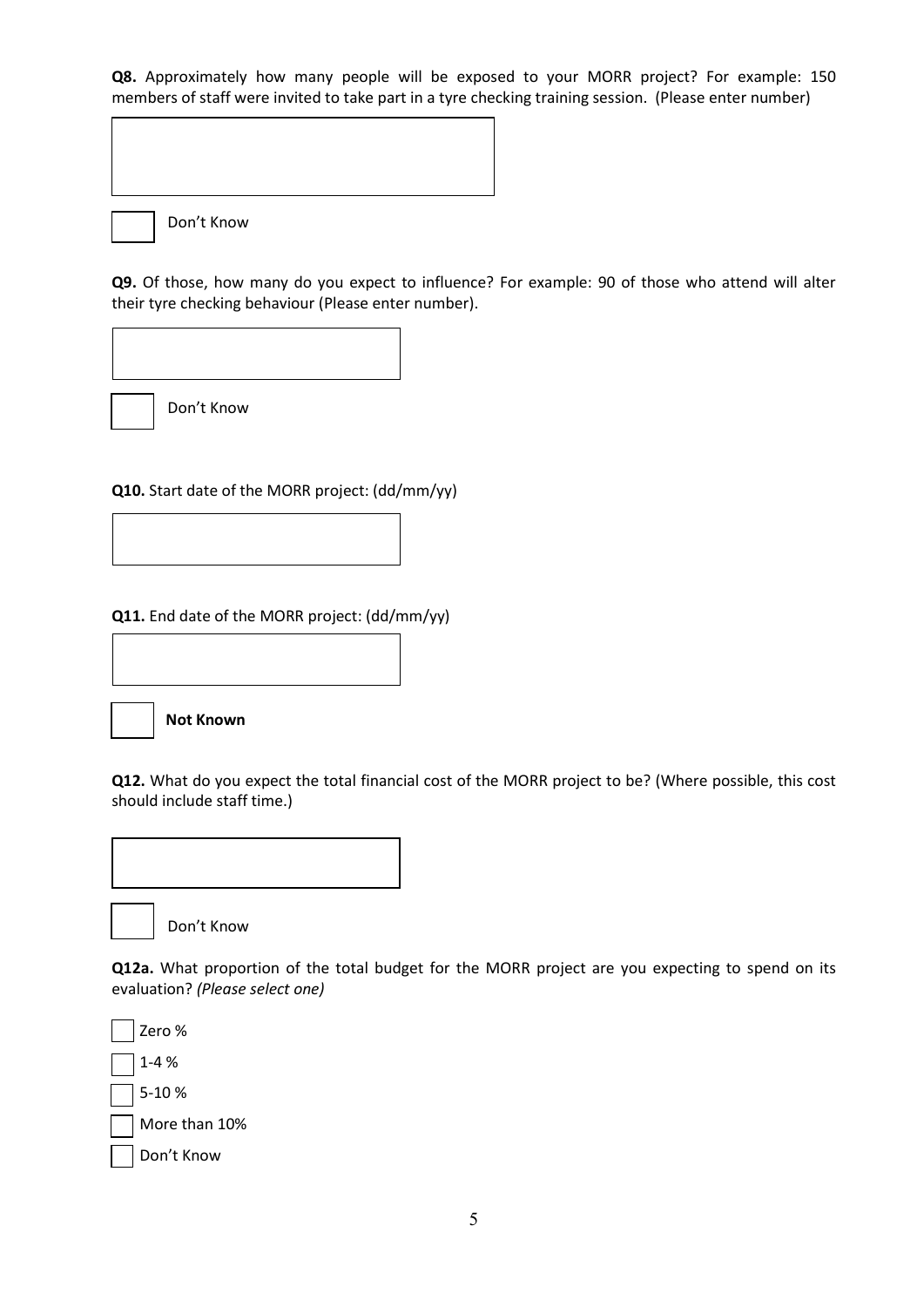Q13. What is the purpose of the evaluation? (Think about what you intend to use the results for). (Please select one)

To improve the MORR project

To show the effectiveness of the MORR project

Both

Q14. What stage are you at in delivering your MORR project? (Please select one)

| Planning                  |
|---------------------------|
| Planned but not delivered |
| Delivering                |
| Delivered                 |

There are three ways to measure progress towards your aim. Please read through the following options and use it to inform your answer to Q.16.

In the example below the aim of the intervention was: To increase the frequency of tyre checks by drivers. The objective was: To increase the frequency of tyre checks by drivers by 20%, within 3 months after receiving training on how to conduct tyre checks.

## Example

Monitoring indicator: This is a way to track what you did in the MORR project. For example: The number of drivers who have been trained on how to conduct tyre checks.

Short-term Outcome: This is when you test for immediate change as a result of your MORR project (i.e. at the end of the MORR project, a few days or weeks after the MORR project). For example: The frequency at which tyre checks are being made by individual drivers.

Long-term Outcome: This is when you test for long-term change as a result of your MORR project (i.e. months or years after the project). For example: The number of collisions involving poor tyre maintenance as a contributory factor.

Q15. How do you intend to measure progress towards your aim(s)? (You can select more than one)

Monitoring Indicator

Short-term Outcome

Long-term Outcome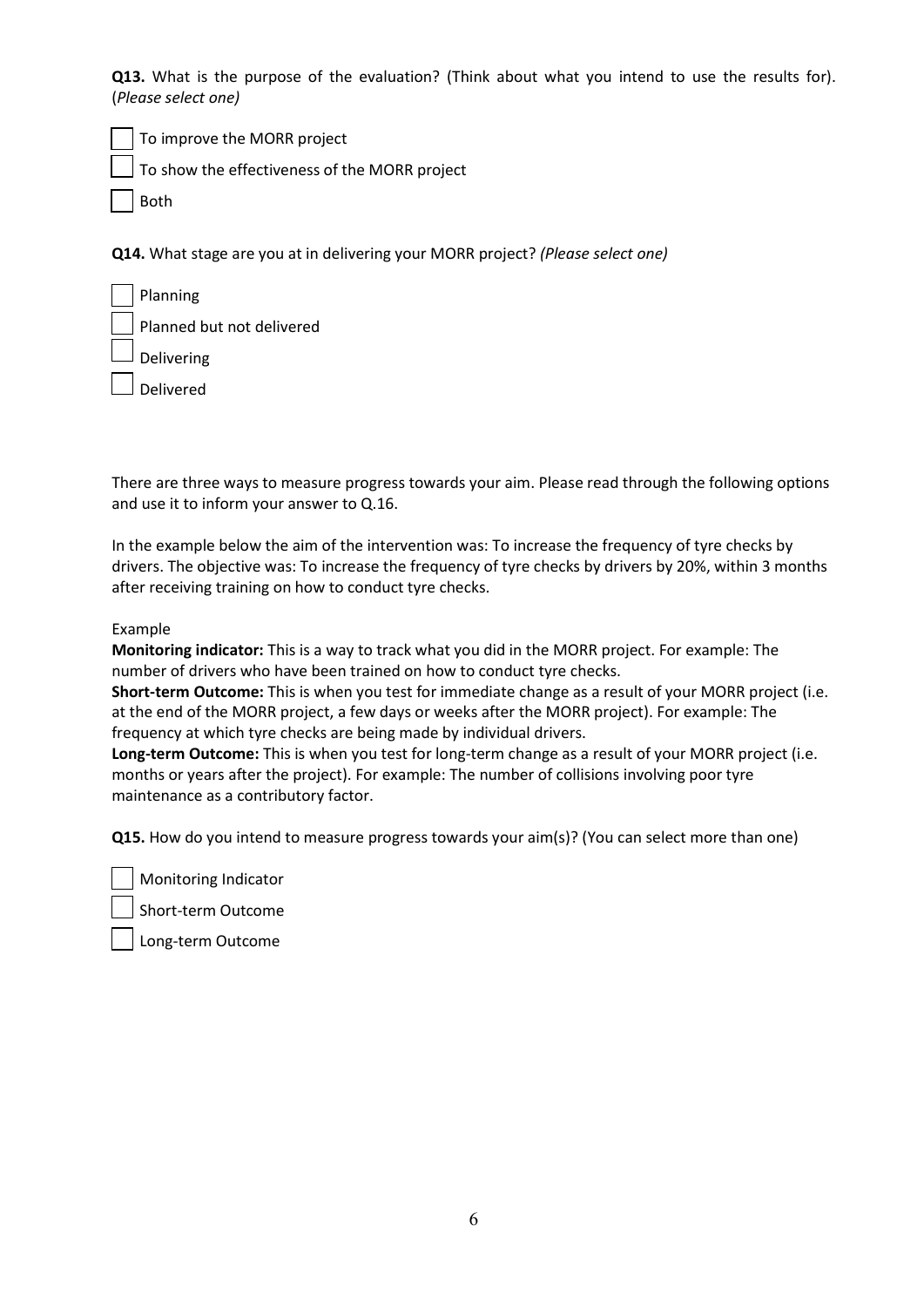Q15 (1a). Please describe what you would like to monitor: For example: The number of drivers who have been trained on how to conduct tyre checks.

Q15 (2a). What short-term outcome(s) would you like to measure? (You may choose more than one).

Knowledge (has your audience learned anything?)

Attitudes (have the audience's attitudes changed?)

Intended behaviour (do the audience plan on acting differently in the future?)

**Other** 

Please give details:

Q15 (2b). How will your short-term outcome measure(s) demonstrate if you have met your objectives? For example: Measuring the frequency at which tyre checks are occurring will demonstrate whether the objective to increase the frequency of checking has been met.

Q15 (2c). Will you collect any before measurements of your short-term outcome? For example: Before they attended the training, how often did staff check their tyres? Even if you are currently delivering or have already delivered the MORR project you can still collect some form of before measurement.

| Yes $\longrightarrow$ Skip next question (16.2d) |
|--------------------------------------------------|
| $\overline{\phantom{a}}$ No                      |

Q15 (2c.1). Please state why you will not be collecting any before measurements.

Q15 (2d). By how much do you hope to change the situation you are measuring in the short-term outcome? For example: An increase in the frequency of tyre checking by 30%.